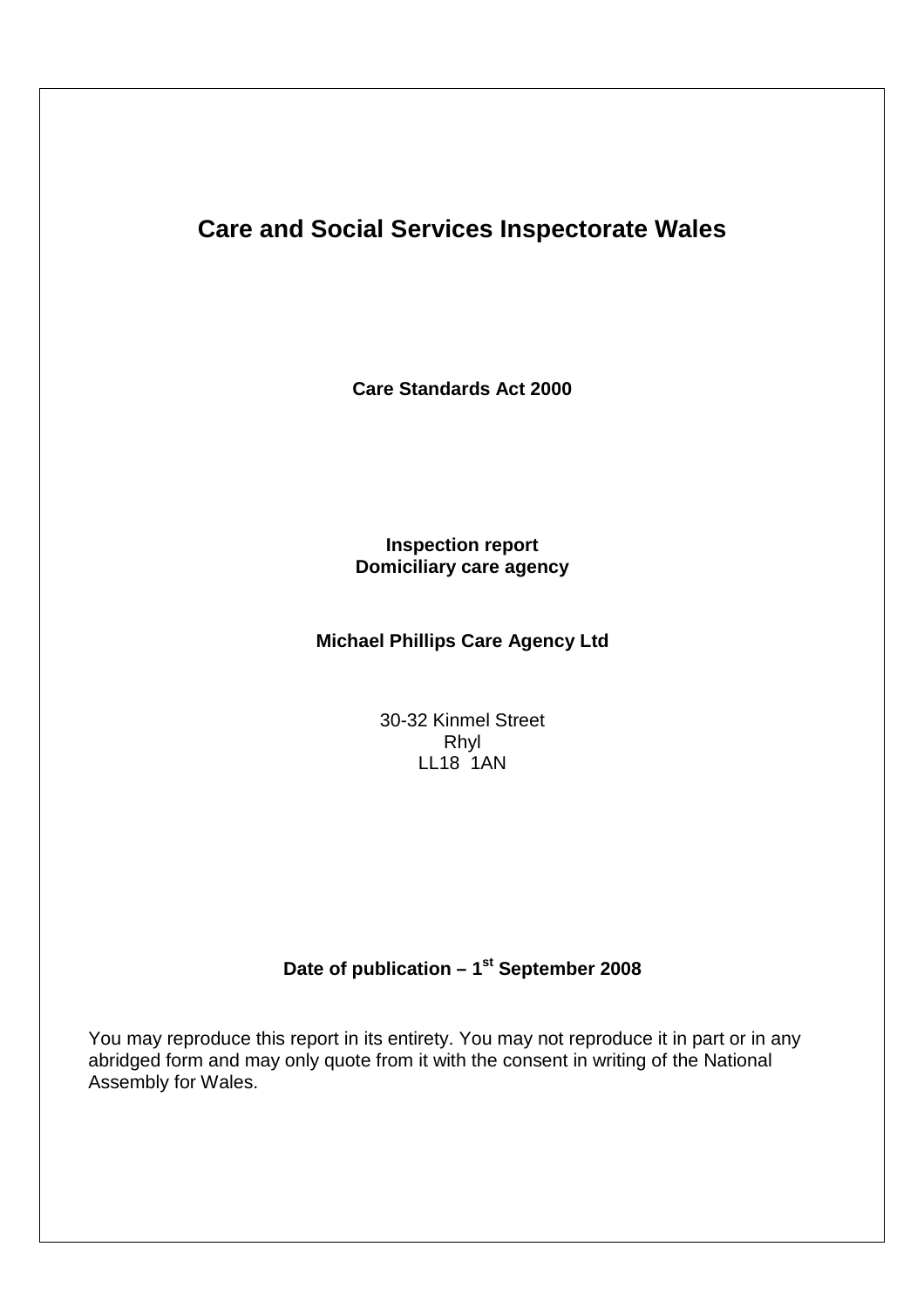## **Care and Social Services Inspectorate Wales**

North East Wales Regional Office Broncoed House Broncoed Business Park Wrexham Road Mold CH7 1HP

> 01352 707900 01352 707905

| Name of agency:                                                                                               | Michael Phillips Care Agency Ltd       |
|---------------------------------------------------------------------------------------------------------------|----------------------------------------|
| Contact telephone number:                                                                                     | 01745 350923                           |
| Registered provider:                                                                                          | Philip Osbiston t/a Michael Phillips   |
| Registered manager:                                                                                           | Karen Yvonne Hughes-Blackborow         |
| Category:<br>e.g. Large agency (200 hours and<br>over)<br>Small agency (up to 199 hours)<br>Supported housing | Agency>200hrs                          |
| Dates of this inspection episode from:                                                                        | <b>June 2008</b><br>August 2008<br>to: |
| Dates of other relevant contact since<br>last report:                                                         |                                        |
| Date of previous report publication :                                                                         | 13 <sup>th</sup> July 2007             |
| Inspected by:                                                                                                 | Rowenna Walker                         |
| Lay assessor:                                                                                                 | N/A                                    |
| Other regions contributing to this<br>report:                                                                 | N/A                                    |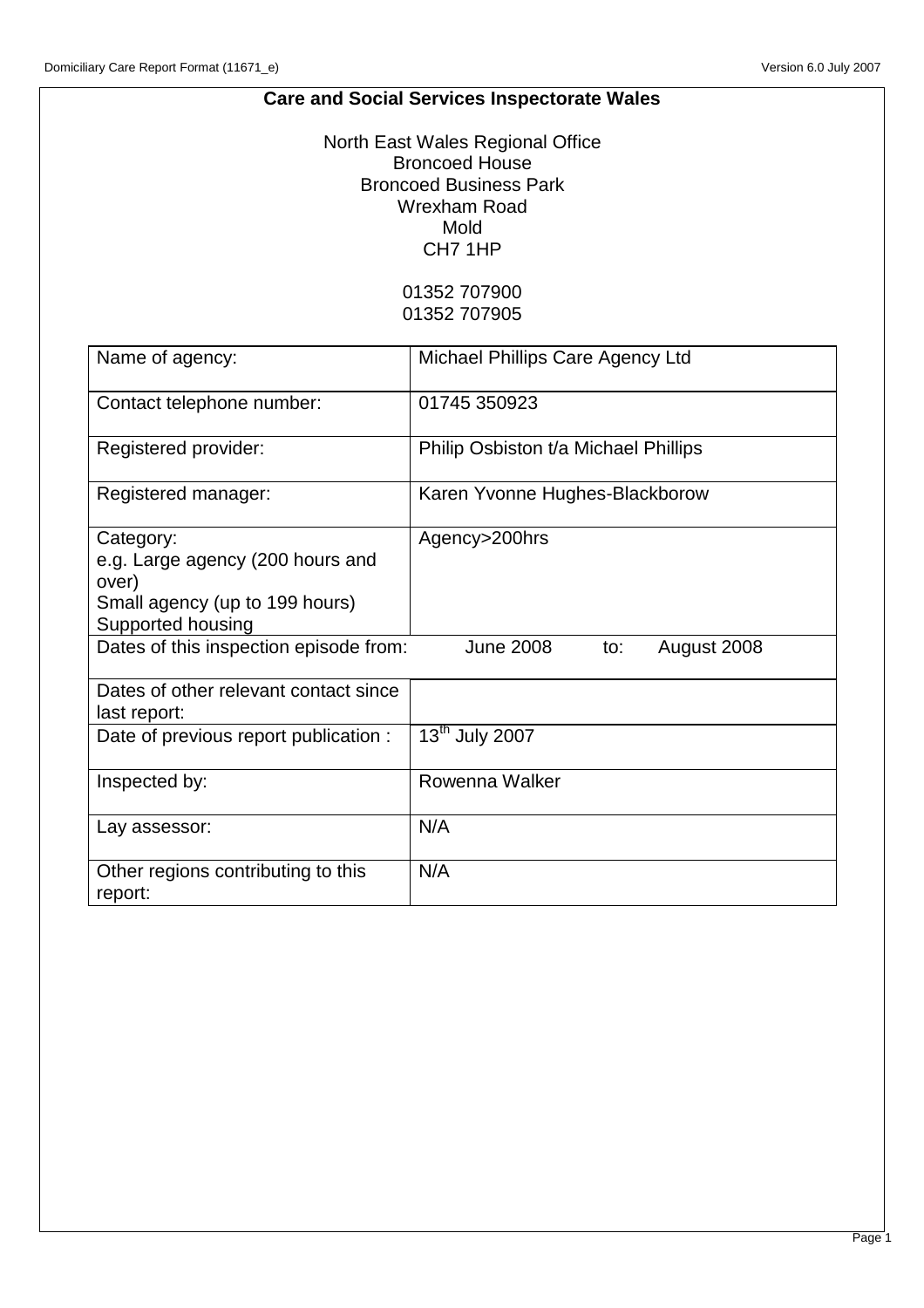#### **Introduction**

This report has been compiled following an inspection of the service undertaken by the Care and Social Services Inspectorate for Wales (CSSIW) under the provisions of the Care Standards Act 2000 and associated Regulations.

The primary focus of the report is to comment on the quality of life and quality of care experienced by service users.

The report contains information on how we inspect and what we find. The report is divided into distinct parts mirroring the broad areas of the National Minimum Standards.

CSSIW`s inspectors are authorised to enter and inspect regulated services at any time. Inspection enables CSSIW to satisfy itself that continued registration is justified. It also ensures compliance with:

- Care Standards Act 2000 and associated Regulations whilst taking into account the National Minimum Standards.
- The service's own statement of purpose.

At each inspection episode or period there are visit/s to the service during which CSSIW may adopt a range of different methods in its attempt to capture service users` and their relatives`/representatives` experiences. Such methods may for example include selfassessment, discussion groups, and the use of questionnaires. At any other time throughout the year visits may also be made to the service to investigate complaints and to respond to any changes in the service.

Readers must be aware that a CSSIW report is intended to reflect the findings of the inspector at a specific period in time. Readers should not conclude that the circumstances of the service will be the same at all times.

The registered person(s) is responsible for ensuring that the service operates in a way which complies with the regulations. CSSIW will comment in the general text of the inspection report on their compliance. For those Regulations which CSSIW believes to be key in bringing about change in the particular service, they will be separately and clearly identified in the requirement section.

As well as listing these key requirements from the current inspection, requirements made by CSSIW during the year, since the last inspection, which have been met and those which remain outstanding are included in this report. The reader should note that requirements made in last year`s report which are not listed as outstanding have been appropriately complied with.

Where key requirements have been identified, the provider is required under Regulation 23B (Compliance Notification) to advise, in writing, the appropriate regional office of the completion of any action required by CSSIW.

The regulated service is also responsible for having in place a clear, effective and fair complaints procedure which promotes local resolution between the parties in a swift and satisfactory manner, wherever possible. The annual inspection report will include a summary of the numbers of complaints dealt with locally and their outcome.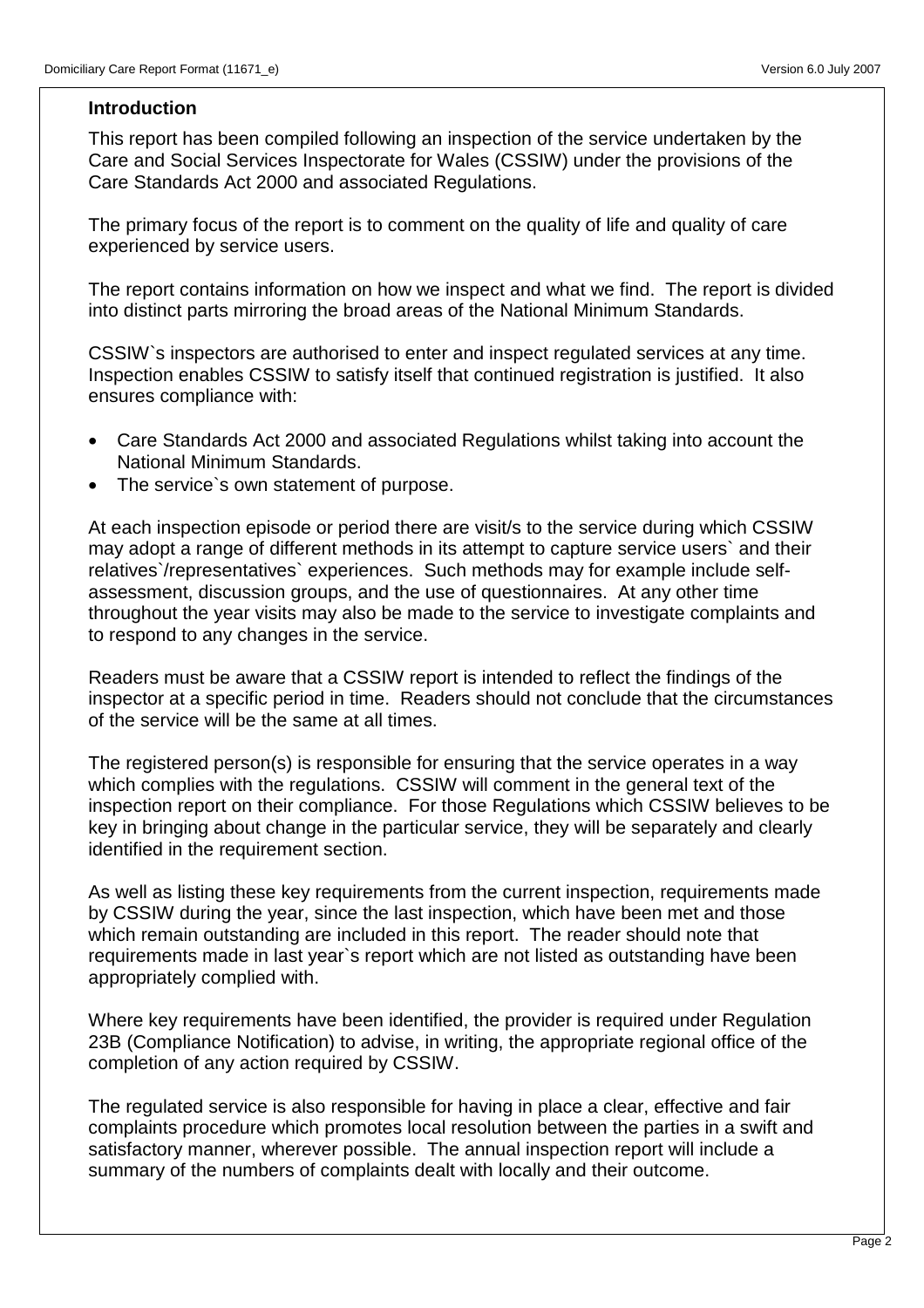CSSIW may also be involved in the investigation of a complaint. Where this is the case CSSIW makes publicly available a summary of that complaint. CSSIW will also include within the annual inspection report a summary of any matters it has been involved in together with any action taken by CSSIW.

Should you have concerns about anything arising from the inspector`s findings, you may discuss these with CSSIW or with the registered person.

Care and Social Services Inspectorate Wales is required to make reports on regulated services available to the public. The reports are public documents and will be available on the CSSIW web site: www.cssiw.org.uk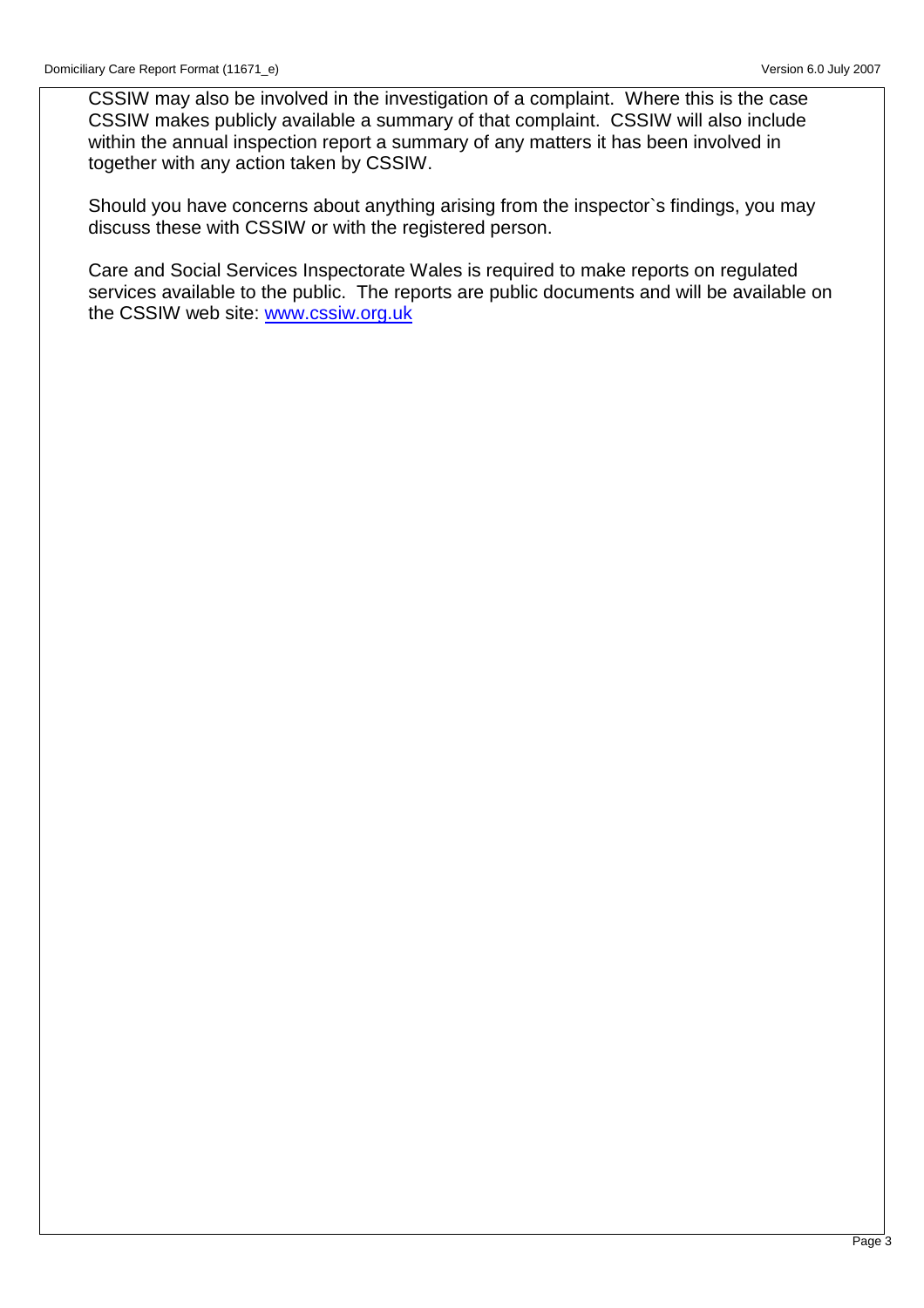#### **Overall view of the domiciliary care agency**

The Michael Phillips Care Agency Ltd is a Domiciliary Care Agency that provides care and support to older people to enable them to continue to live in their own homes. The agency is registered with Care and Social Services Inspectorate Wales (CSSIW).

The agency, which operated from the private home of the registered provider, recently moved to a large three storey office property in the centre of Rhyl.

The agency employs over seventy care staff and provides services to the elderly, clients with varying degrees of physical/chronic disease or disability and adults with sensory loss or impairment.

The registered provider is Phillip Osbiston and the registered manager is Karen Hughes-Blackborow.

Prior to the inspection, the registered person was asked to complete a self-assessment document and provide documentary evidence as to how the regulations are being met. The document also provides the opportunity to give an objective view reflecting the quality of the service provided, area of achievement and those of development.

The self-assessment document was comprehensively completed and returned within the timescale.

On receipt of this information, the inspector produced an inspection plan that outlined the methods and focus of the inspection. The plan was then forwarded to the registered manager prior to the inspection.

A combination of methods was used as part of the inspection process that involved examination of care documents, case tracking of four service users, discussion with service users and relatives, discussion with staff and direct testing of documents held in the service users home.

Questionnaires were sent to: Service users x 6 with a return of 5 Staff x 6 with a return of 3

The inspector held discussions with the manager and had access to relevant documentation. The inspector was also accompanied on a tour of the building and met office staff.

Returned questionnaires from staff stated they felt supported by management and believe there is good teamwork at the agency.

The recent change of premises has provided the agency with a more formal foundation, enabling staff to work in a better working environment and with updated telephone technology. This allows an increase in calls at any one time, with more staff able to access the IT software to help service users with their queries.

All records are kept securely and all information is logged formally on a specific IT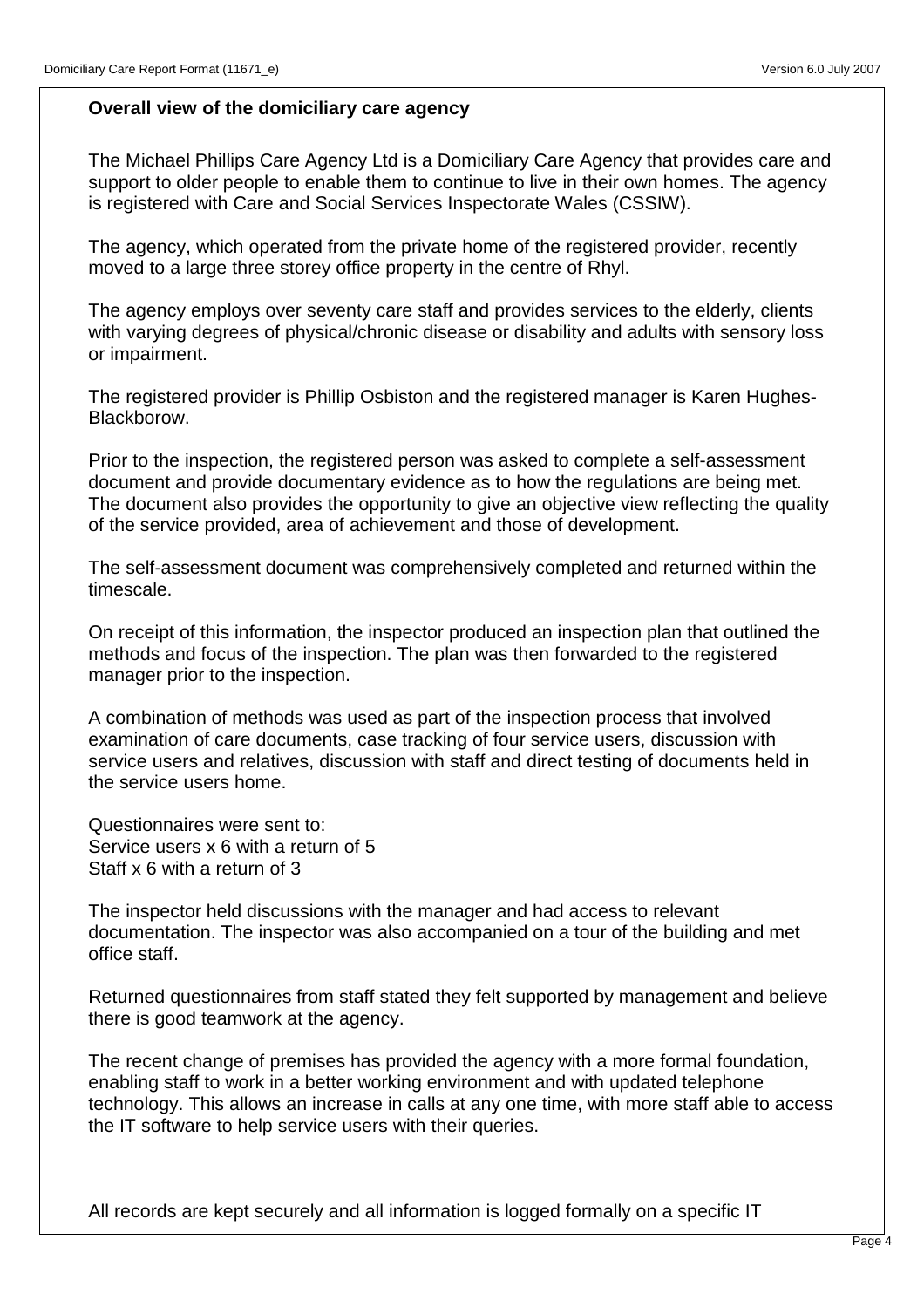software programme.

The offices are well organised, with a large purpose-built training suite available for in house training by the agencies own trainers. The inspector viewed the training room which was equipped appropriately.

Good recruitment practices are evident with the availability of a Human Resources department at the agency. The manager stated this has made an improvement to the day to day management and employment issues that occur.

The agency provides good information to service users. Returned questionnaires and discussions confirm that they are involved in formulating their care plan and all costs of services provided are explained.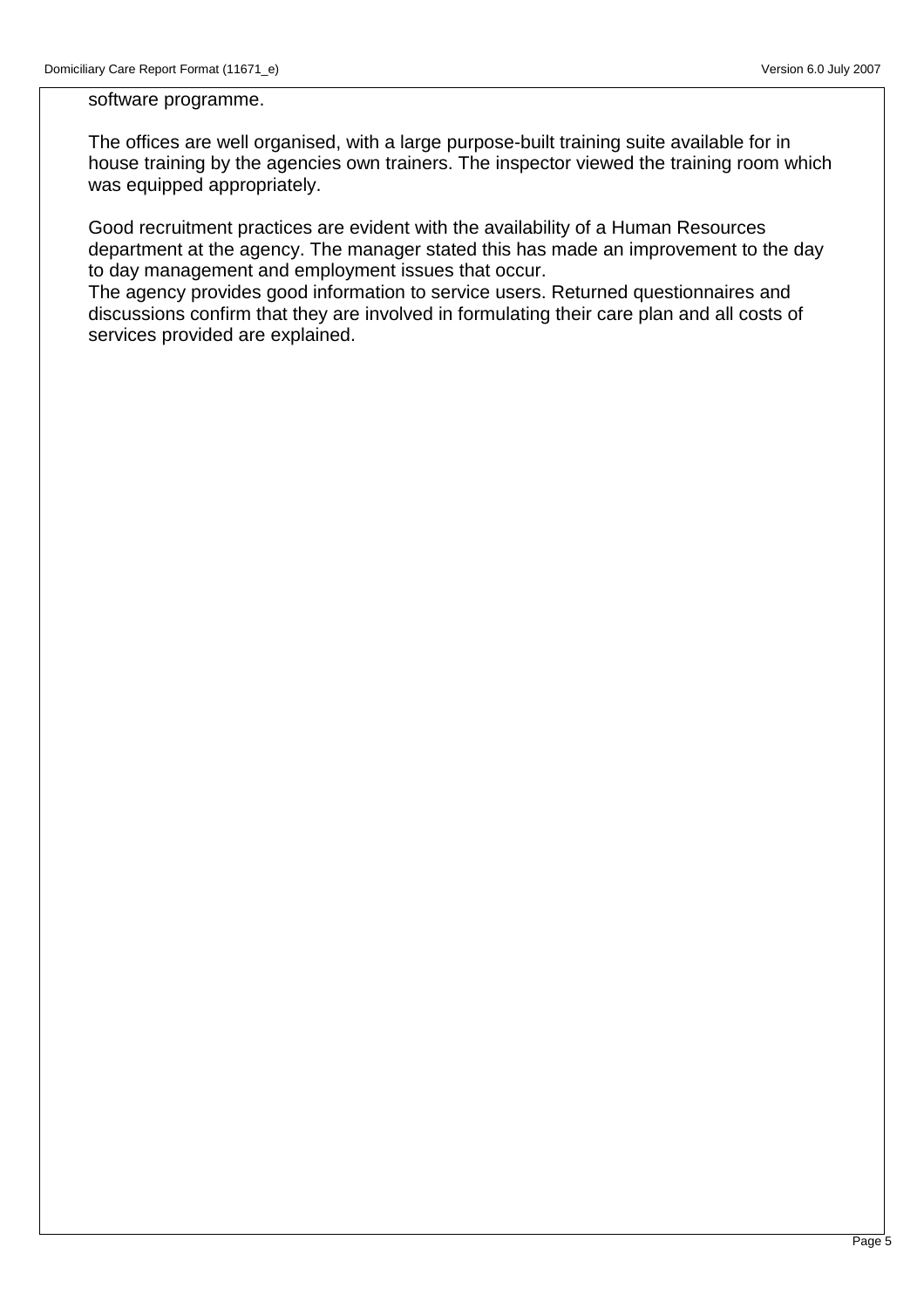#### **User focused service**

#### **Inspector`s findings:**

A statement of purpose and service user guide is available. These documents have been reviewed and updated since the last inspection. Copies were provided in the self assessment provided prior to the inspection. The documents are informative and assist service users and relatives to understand the organisation and the services it provides. Returned questionnaires from service users stated they had been provided with good information from the agency. Service users are provided with packs within their homes which were noted to contain information about their care needs and essential contact details should they need to telephone or contact the agency.

Service users confirmed they are involved in their care plan and if any needs change; the care plan is updated accordingly. The documents are user friendly and service users spoken to were able to explain the purpose and function of their care notes. Returned questionnaires from service users commented that the care staff were 'excellent', 'couldn't ask for better care' and the staff were 'very polite, helpful and thorough'

Care staff who returned a questionnaire confirmed they are required to read all the information available prior to providing support to any service user.

#### **Requirements made since the last inspection report which have been met:**

| <b>Action required</b> | When completed | <b>Regulation number</b> |
|------------------------|----------------|--------------------------|
|                        |                |                          |

#### **Requirements which remain outstanding:**

| <b>Action required</b><br>(previous outstanding<br>requirements) | <b>Original timescale</b><br>for completion | <b>Regulation number</b> |
|------------------------------------------------------------------|---------------------------------------------|--------------------------|
|                                                                  |                                             |                          |

#### **New requirements from this inspection:**

| <b>Action required</b> | Timescale for<br>completion | <b>Regulation number</b> |
|------------------------|-----------------------------|--------------------------|
|                        |                             |                          |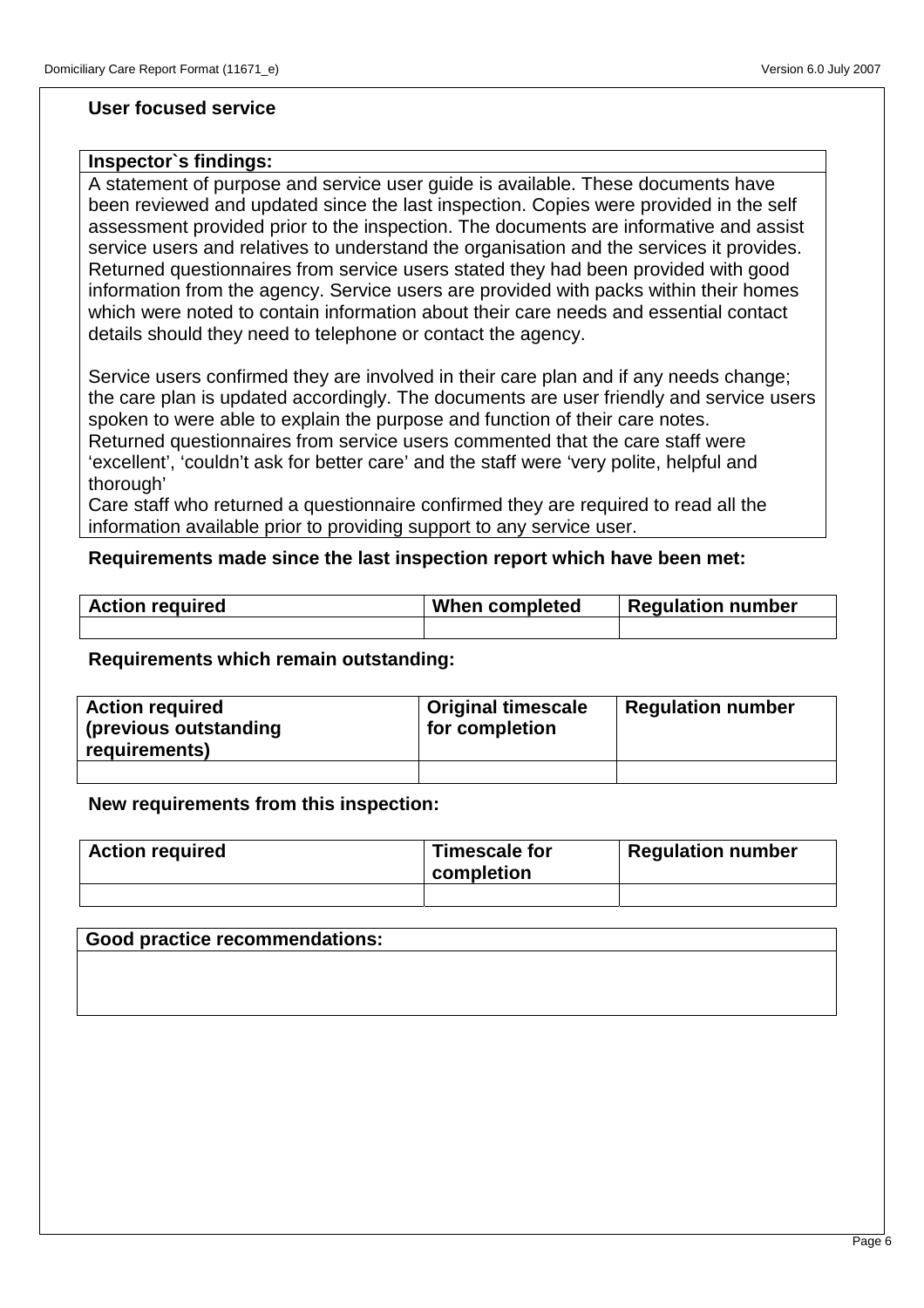#### **Personal care**

#### **Inspector`s findings:**

The agency ensures that there is continuity in relation to the care staff that provides the service to each service user. This was confirmed by the service users spoken with who explained that care workers are generally only changed in the event of their care worker being sick or on holiday. The returned questionnaires confirm carers visit at the agreed time and positive comments were received regarding courtesy and respect the carer demonstrated.

Staff are aware of the agency's confidentiality policy and that it is available in the staff handbook. There is suitable provision for the safe and confidential storage of service user records and information within the office.

Computer screens and service user information charts in the office are protected from general view and any visitor to the office would not be able to read any personal data.

The agency has a medication policy detailing how staff may assist service users to take medication. Care workers may prompt service users to take medication if it is agreed in the care plan and will record that it has been taken in line with the agency's policy.

#### **Requirements made since the last inspection report which have been met:**

| <b>Action required</b> | When completed | <b>Regulation number</b> |
|------------------------|----------------|--------------------------|
|                        |                |                          |

#### **Requirements which remain outstanding from this inspection cycle:**

| <b>Action required</b><br>(previous outstanding<br>requirements) | <b>Original timescale</b><br>for completion | <b>Regulation number</b> |
|------------------------------------------------------------------|---------------------------------------------|--------------------------|
|                                                                  |                                             |                          |

#### **New requirements from this inspection:**

| <b>Action required</b> | Timescale for<br>completion | <b>Regulation number</b> |
|------------------------|-----------------------------|--------------------------|
|                        |                             |                          |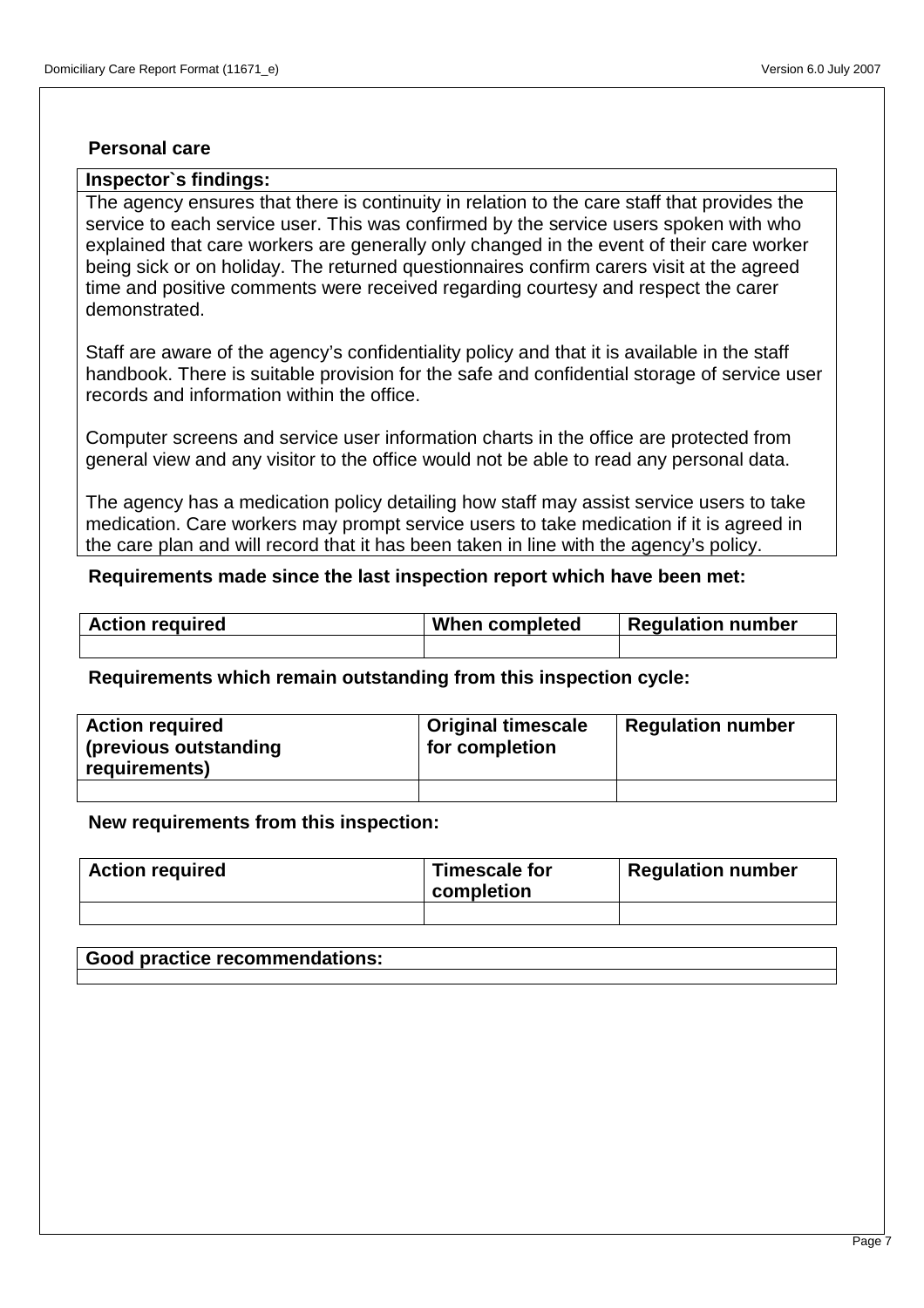#### **Protection**

#### **Inspector`s findings:**

The agency endeavour to promote and protect the health, safety and welfare of service users; a range of policies and procedures are available as an aid to this. These include health and safety, medication, personal safety for staff at work and handling money and financial matters on behalf of the service user.

The self assessment document returned to the offices of CSSIW includes a schedule of training. The agency currently has three in –house trainers who hold regular sessions as training is on-going. Manual Handling training is currently being up-dated for all staff. All the required equipment necessary for the training is insitu in the agency's training suite. Every carer is given POVA training and a certificate is issued. The training is provided on induction before commencing employment or within six weeks of their probation period. The agency has referred 1 case to the POVA Co-ordinator since the last inspection.

Service users confirmed that they would not hesitate in speaking with the agency Manager if they had a complaint or concern and would be confident that the matter would be dealt with.

Facilities are available for the safe and secure keeping of personal records. Information is also held on the computer software programme which is used on a day to day basis. These computers are password protected and manage all the daily calls and activities. Everything is logged on this system which is backed up to a lap-top on a daily basis.

CCTV has recently been installed at each entry point of the building.

#### **Requirements made since the last inspection report which have been met:**

| <b>Action required</b> | When completed | Regulation number |
|------------------------|----------------|-------------------|
|                        |                |                   |

**Requirements which remain outstanding:**

| <b>Action required</b><br>(previous outstanding<br>requirements) | <b>Original timescale</b><br>for completion | <b>Regulation number</b> |
|------------------------------------------------------------------|---------------------------------------------|--------------------------|
|                                                                  |                                             |                          |

**New requirements from this inspection:**

| <b>Action required</b> | Timescale for<br>completion | <b>Regulation number</b> |
|------------------------|-----------------------------|--------------------------|
|                        |                             |                          |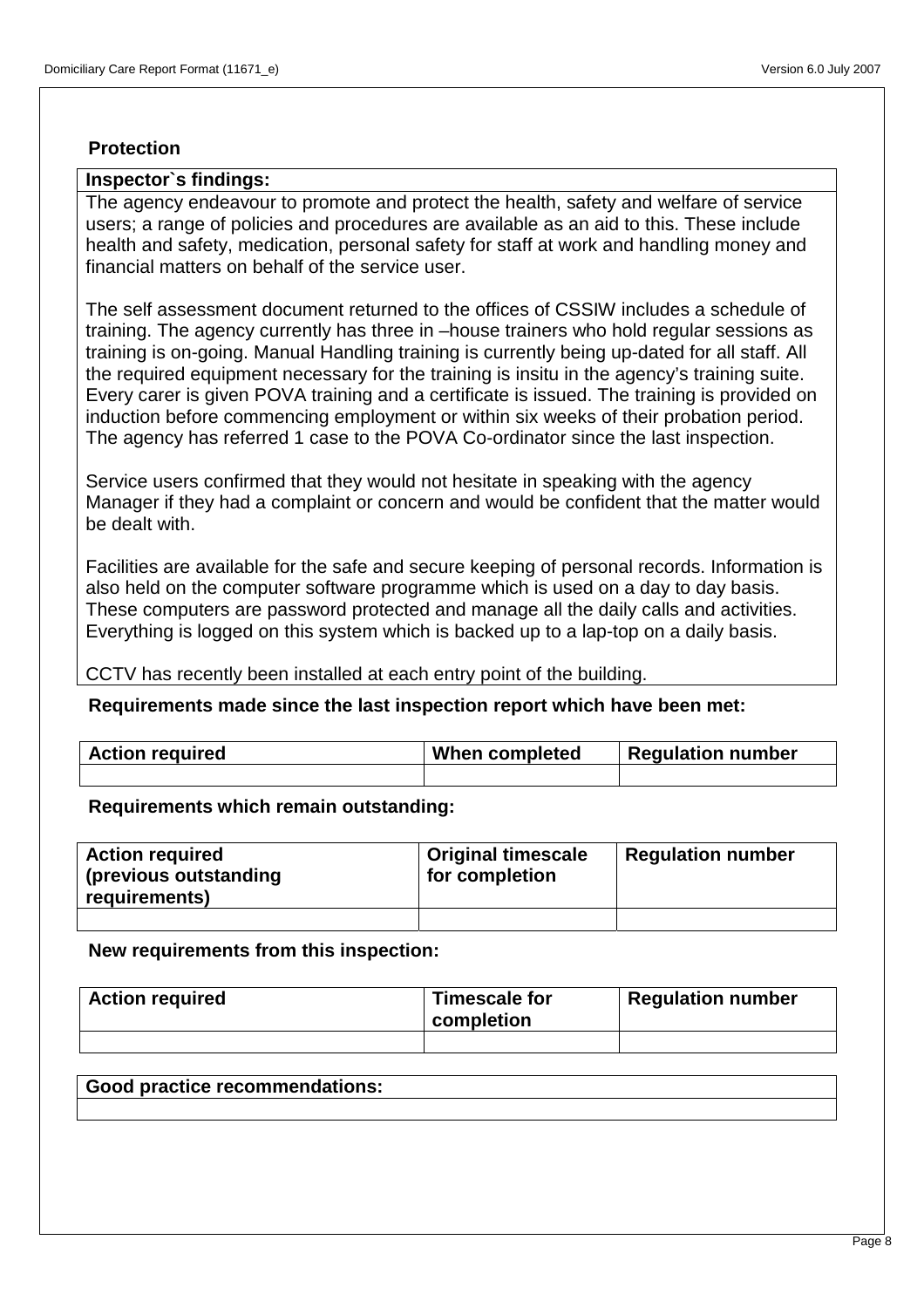## **Managers & staff**

#### **Inspector`s findings:**

The registered manager is Karen Hughes-Blackborow who holds both the NVQ4 Registered Managers Award and the NVQ 4 H&SC.

The manager was recently presented with the Care Forum Wales Registered Manager Award 2007 – 2008 for Domiciliary Care Manager for Wales.

 In order to keep up to date with changes in legislation and to improve knowledge, the manager attends relevant meetings, seminars and training.

Formal one to one supervision was identified at the last inspection as not taking place. The manager agreed to address this issue with the previous inspecting officer. During this inspection visit, it was evident that this has improved. One to one supervision is carried out on a formal basis every three months. It is logged on the computer system and a written record is kept in the staff member's personal file.

Staff state they feel valued by their management and that sufficient support is given to enable them to do their job well.

It was noted from the staff questionnaires that team meetings are infrequent. The inspector discussed this with the manager who was aware of minor difficulties, mainly due to the change in premises and work issues. Minutes of the staff meetings were viewed by the inspector which illustrated that some staff had found the changes unsettling. Staff questionnaires are to be issued later this month and a staff general meeting is planned.

The inspector also viewed a newsletter which is issued to all agency staff on a bi-monthly basis. This provides information on training, study days and any changes that are planned. The inspector encouraged the development of regular staff meetings to enable staff to contribute to team working and make suggestions and comments to the management. It was evident that management had identified this issue and informed the inspector that things had improved and believed it would continue to do so.

It was confirmed that staff receive annual appraisals. The senior carer carries out spot checks and planned/unplanned supervision calls with care staff.

The agency has in place an effective lone working tracking system for the carer during working hours. This promotes safe working practice and ensures control measures are in place. The agency has good policies and proceedings in place for the recruitment and selection of staff which is co-ordinated by the Human Resources Care Manager at the agency.

A brochure included with the self assessment document clearly defines the type of work involved for a potential applicant as carer and also the intense induction training package that is compulsory.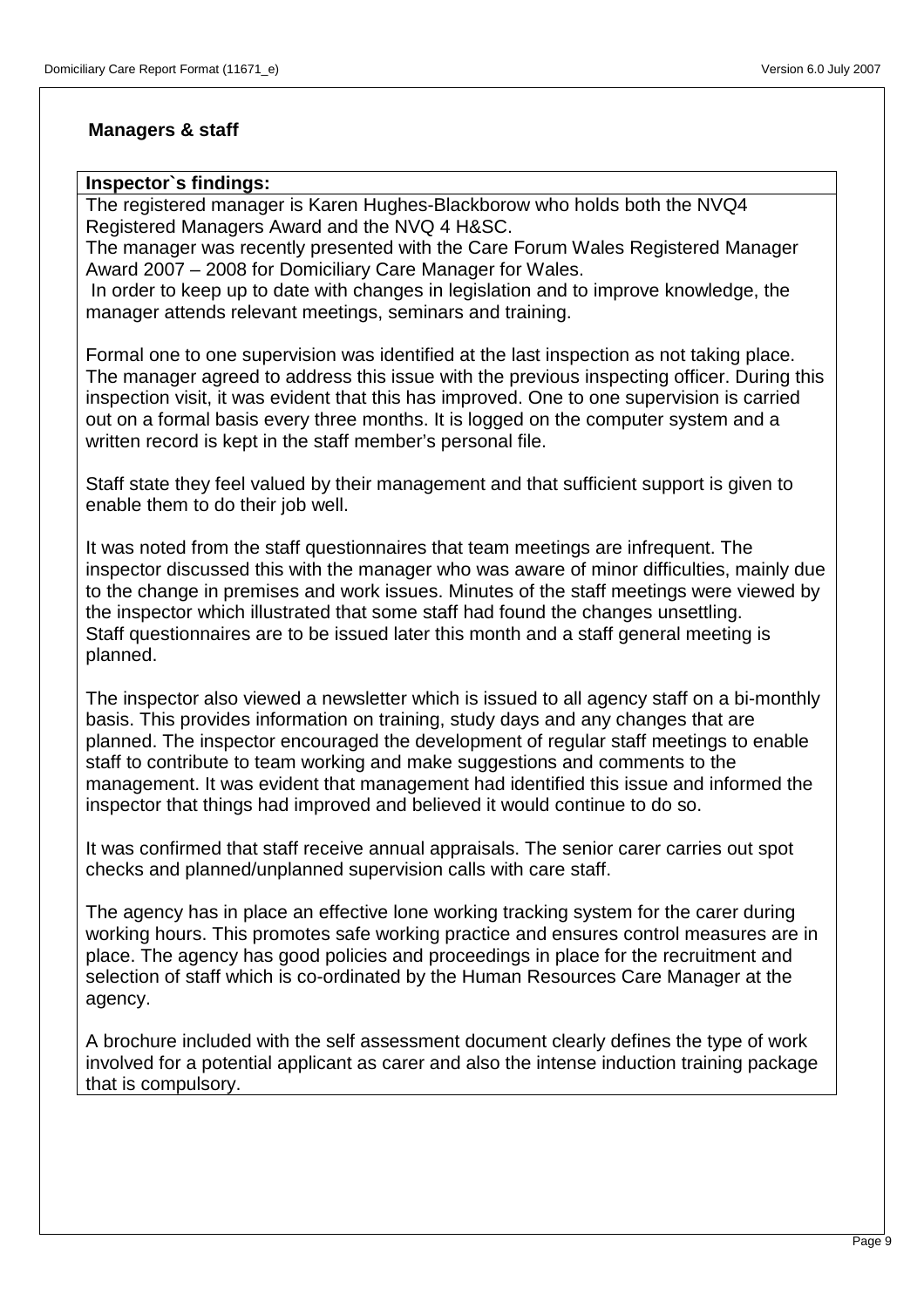## **Requirements made since the last inspection report which have been met:**

| <b>Action required</b> | When completed | Requlation number |
|------------------------|----------------|-------------------|
|                        |                |                   |

**Requirements which remain outstanding:**

| <b>Action required</b><br>(previous outstanding<br>requirements) | <b>Original timescale</b><br>for completion | <b>Regulation number</b> |
|------------------------------------------------------------------|---------------------------------------------|--------------------------|
|                                                                  |                                             |                          |

**New requirements from this inspection:**

| <b>Action required</b> | Timescale for<br>completion | <b>Regulation number</b> |
|------------------------|-----------------------------|--------------------------|
|                        |                             |                          |

## **Good practice recommendations:**

It is recommended that three monthly staff meetings are arranged where staff can make suggestions, contribute to working practices and share knowledge.